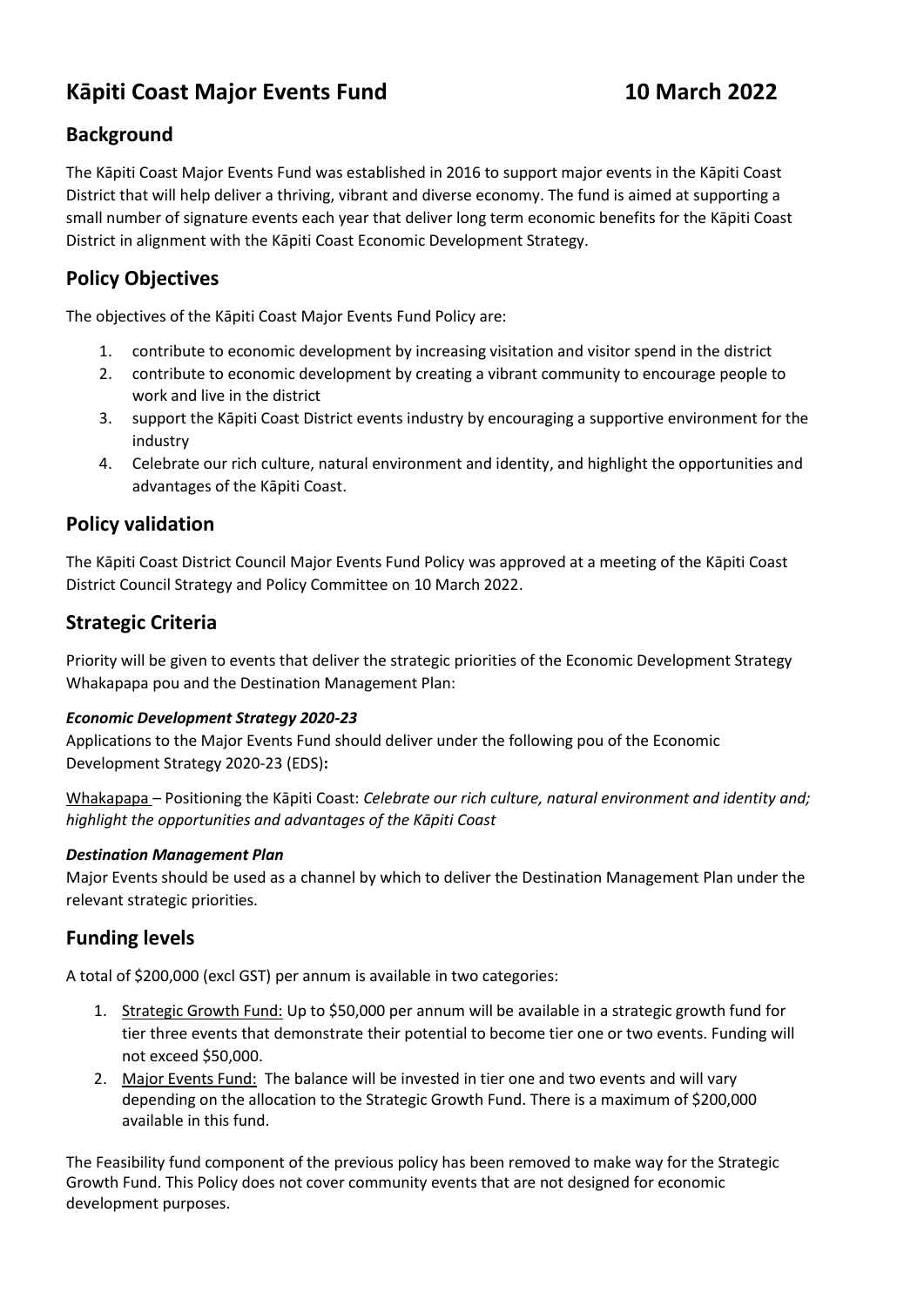# **Strategic Growth Fund**

Applications can be made for tier three events that have the potential to become Major Events (tier one and two). Event organisers may apply for funding for up to three years to test a smaller event and grow it to fit the main Major Event Fund.

Up to \$50,000 will be allocated to events that meet the tier three criteria. Strategic Growth Fund events may not apply for additional funding in any given year and the event will be assessed every year to ensure it is meeting targets, to be agreed between event managers and council staff. Multi-year funding may be withdrawn if the event does not meet yearly targets. Applications may only be made to the Strategic Growth Fund once for any given event, including multi-year applications.

The full \$50,000 may not be allocated if suitable applications are not made to the fund. Unused funds may be reallocated to the main Major Event Fund for tier one and two events, at the Council's discretion. The Strategic Growth Fund will not exceed \$50,000 in any given year.

#### **Frequency**

Funding allocation decisions will be made annually via a funding application process. Should the fund not be fully allocated in the funding round, Council at its sole discretion may choose to hold a separate funding round for any residual funds. Unallocated funding from the Strategic Growth Fund may be allocated to the main Major Events Fund at any time throughout the year at the sole discretion of the Council.

# **Application process**

The commencement of the fund application process will be notified through Council's communication channels, including the Council's website and www.kapiticoast.govt.nz.

The application period will be for a fixed period of time, which is to be no less than four weeks, in order to provide sufficient time for applications to be completed and submitted to the council.

Applicants will be required to complete the application form in full and submit this along with the required supporting information to Council before the closing date. Applications that have not been completed properly and do not have all the necessary supporting information may be excluded from the application process. Applicants will receive written notification of the funding decision.

#### **Funding process**

Funding applications received will be reviewed by the Major Events Fund Assessment Panel, who will make recommendations for the distribution of the funds to Council. The panel will be comprised of a mixture of Council representatives and industry specialists.

Applicants will be allowed to apply for funding for up to three years, where there is a proven track record, sound business case and evidence of the ability to deliver long-term outcomes. Applicants that secure multi-year funding will be required to submit annual event reports to Council and confirm the delivery of pre-agreed annual outcomes. The failure of an event to deliver pre-agreed outcomes in any one year may mean that any future funding allocation will need to be reviewed. This will be at the discretion of the Council, who will have the ability to either reduce or withdraw any future funding to the applicant for the event.

Funding of multi-year commitments may not be at the same levels each year; future funding levels may be at either a higher or lower level at the sole discretion of Council. Successful multi-year applicants that have received reduced event funding in subsequent years could request additional funding in the applicable year, however this would be subject to review along with other events applications in that year. A separate application would need to be made for additional funding.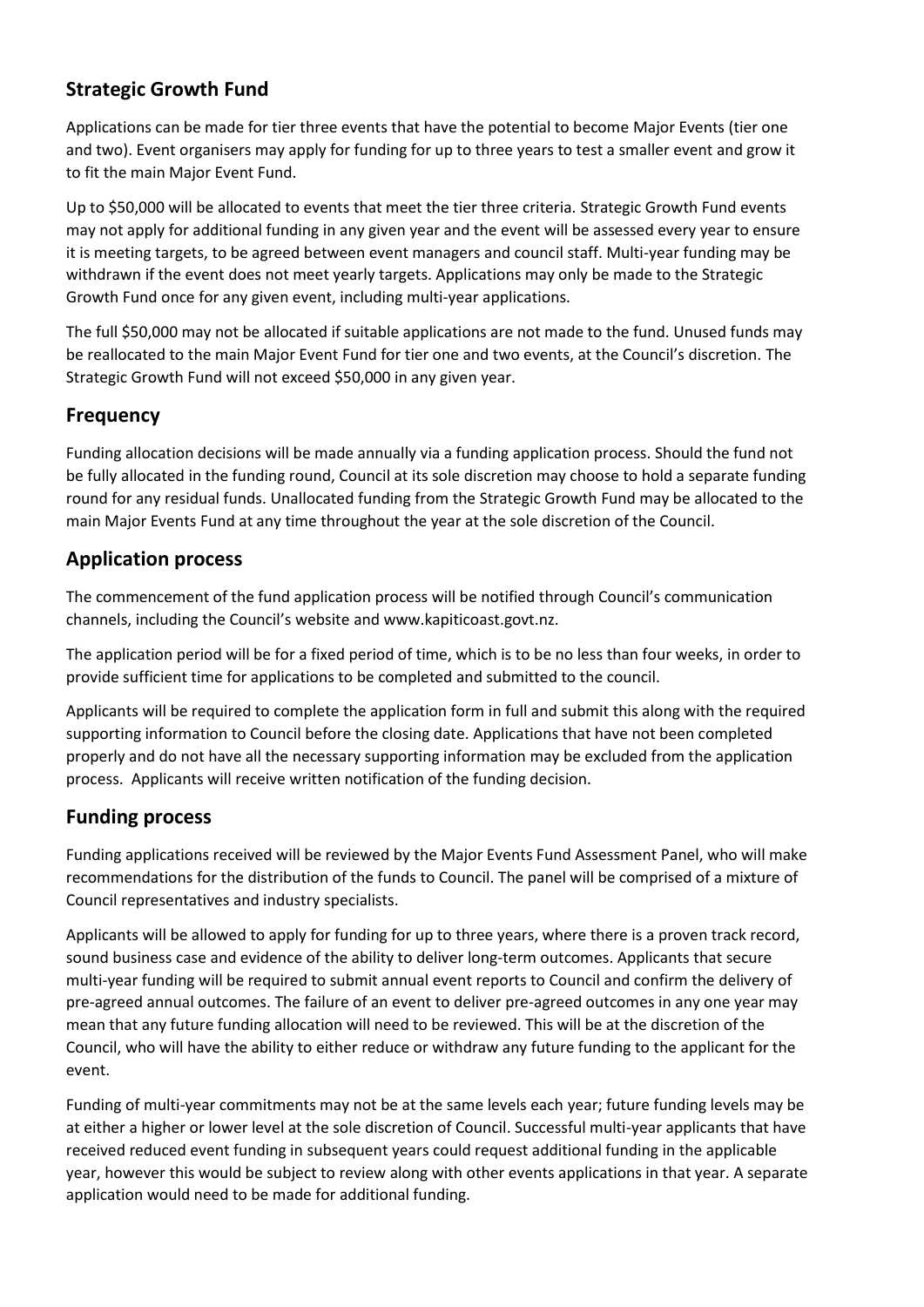# **Covid-19 Pandemic Requirements**

Applicants must demonstrate how their event will operate at any pandemic alert level or protection framework setting. Covid risk will be considered when selecting events to receive support under the Major Event Fund policy.

In the event of cancellation or postponement, event managers may request to use any unspent funds to create alternative events, whether they are online or reduced capacity in-person events, even if the new event design may not meet the Major Event criteria. Requests to use the funds for alternative events may be granted at the discretion of council staff. Where the event cannot be redesigned, the event manager may request that unspent funds be kept to use for the same event the following year, at the discretion of council staff. Requests to use the funds for a different event may be granted at the discretion of the Major Events Fund Panel and council staff. The event manager may also apply for additional funding for the same event the following year. Events that have received funding from the government's Events Transition Support Payment scheme (ETSP) may be required to pay back their funds. This is to be decided on a caseby-case basis, at the discretion of council staff.

This clause remains in place until the pandemic is declared to be over, and this may not cover the lifetime of this policy.

# **Eligibility**

To be eligible to receive funding the event must:

- Classified as a Tier 1 or 2 event (see page 5 for classifications) if applying for Major Event Funding
- Classified as a Tier 3 event (see page 5 for classifications) if applying for Strategic Growth Funding
- Be run by a recognised legal entity such as a business or charity (individuals may not apply)
- Take place in the Kāpiti Coast District
- Not have already occurred in the applicable financial year
- Have confirmed at least 30% of total costs (Major Event Fund only)
- Show how residual costs after allowing for Council funding will be covered
- Have shown how the previous event met objectives, if applying for repeat funding (Major Event Fund only)
- Provide confirmation of any consenting and landowner approval requirements and the status of any required consents/approvals
- Meet any other eligibility criteria outlined in the application form.

The event manager must:

- Demonstrate sufficient prior experience of running a tier one, two or three event
- Have fulfilled the terms of any previous funding contract and reported back to Council sufficiently on any previous funding received through the Major Events Fund and any other Council fund.

Events will be assessed against the following criteria:

- Operational excellence of the organisation and event manager
- Meets the target audience criteria as outlined in the Kāpiti Coast Destination Management Plan
- Demonstrates how the event will deliver on the Destination Management Plan strategy and Economic Development Strategy
- Viability of a three-year plan that shows, with clear objectives and actions, how the event can grow to become a Major Event (Strategic Growth Fund applicants only)
- Generates at least a 5:1 return on council's investment (tier one and two events only see classifications)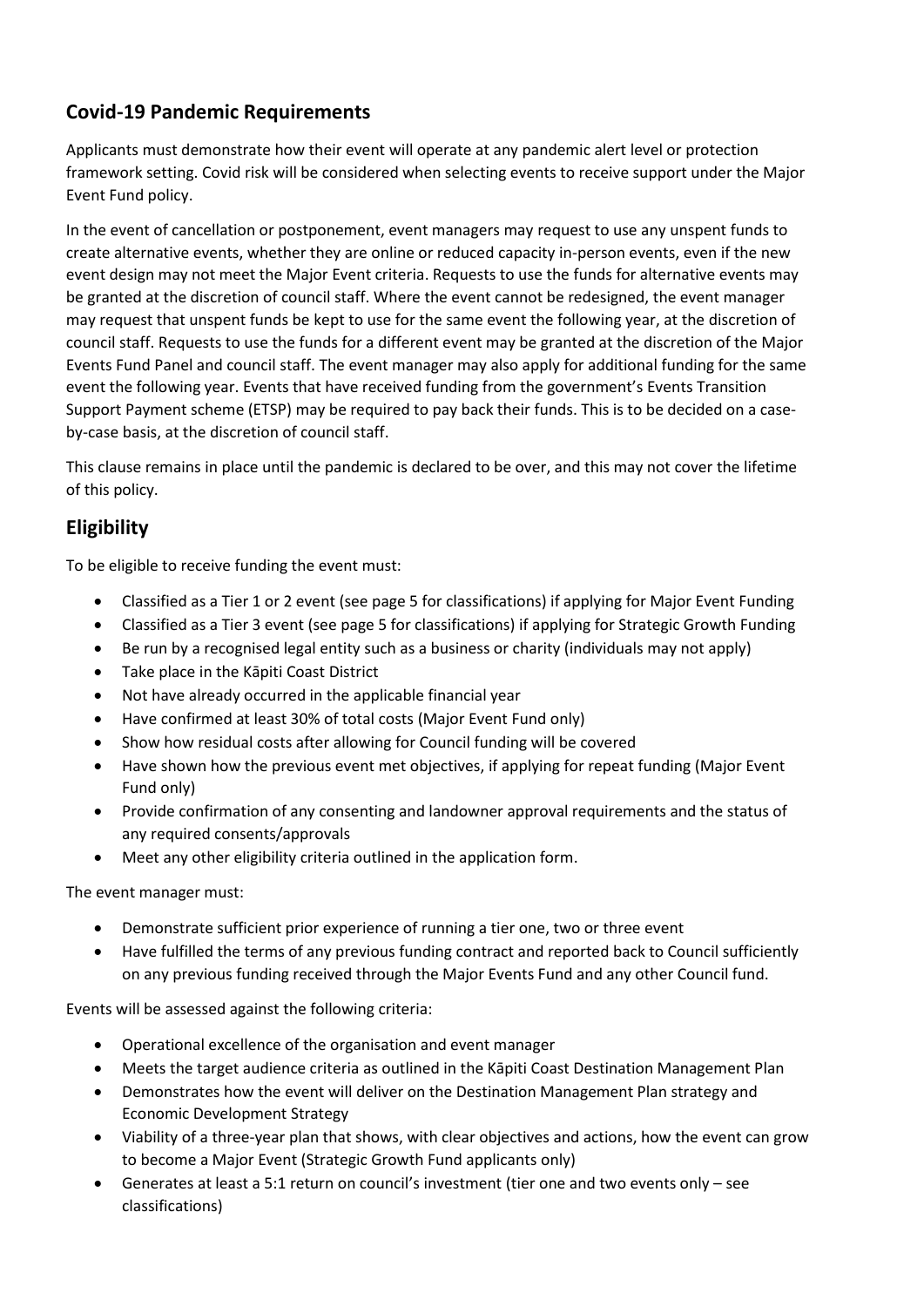- Demonstrates successful financial support from other funding sources
- Meets tangata whenua and community aspirations
- Demonstrated sufficient waste minimisation plans and consideration of mitigation of impact on the environment
- Ability to run at various Covid-19 Pandemic levels, or ability to adjust event format.

Preference may be given to events which:

- Are run by a professional event manager
- Show potential to be self-sustaining without Council funding in future years
- Have received less than three years of previous funding from Council, excluding Strategic Growth funding
- Do not coincide with any other major events in the Wellington region, unless compatible.

Activities that will be considered for funding include:

- Destination marketing
- Local marketing
- Visitor experience survey costs
- Translation and design work in relation to using te reo Māori in event names and marketing collateral
- Operational costs including but not exclusive to venue, stage, lighting, and performance costs
- Health and safety costs particularly related to management of Covid-19 pandemic requirements
- Waste minimisation and management costs
- Personnel costs to undertake event management, marketing, and sponsorship/funding.

All applications for funding should include (where applicable):

- Completed application form which will request:
	- $\circ$  Information on the organisation seeking funding, its primary business purpose, experience, and areas of expertise
	- $\circ$  Information on the primary event manager and their prior major event experience
	- o Description of the event, including objectives and expected economic outcomes
	- $\circ$  Details on how the organisation will manage environmental impacts from the event and follow waste minimisation processes.
- Project plans and timelines
- Risk assessment for any proposed event, including Covid-19 Pandemic planning
- A detailed budget, including a breakdown of whether costs are confirmed or estimates, and competitive quotes for the amounts requested
- A detailed marketing and communications plan
- Previous financial accounts for the organisation.

#### **Measuring success and reporting**

All successful event funding applicants are required to conduct a post-event visitor satisfaction survey and submit a post event report to Council within two months of the event being held. The report is to be satisfactory to the Council in all respects and include all information requested by Council.

Applicants that do not submit a satisfactory report to Council will be ineligible for future funding.

Event reports must include the following information:

- Attendance figures including breakdown of visitor origin and visitor overnight stay in the district
- Information on the level of visitor spending within the Kāpiti Coast district
- Robust analysis of event outcomes, including estimated economic impacts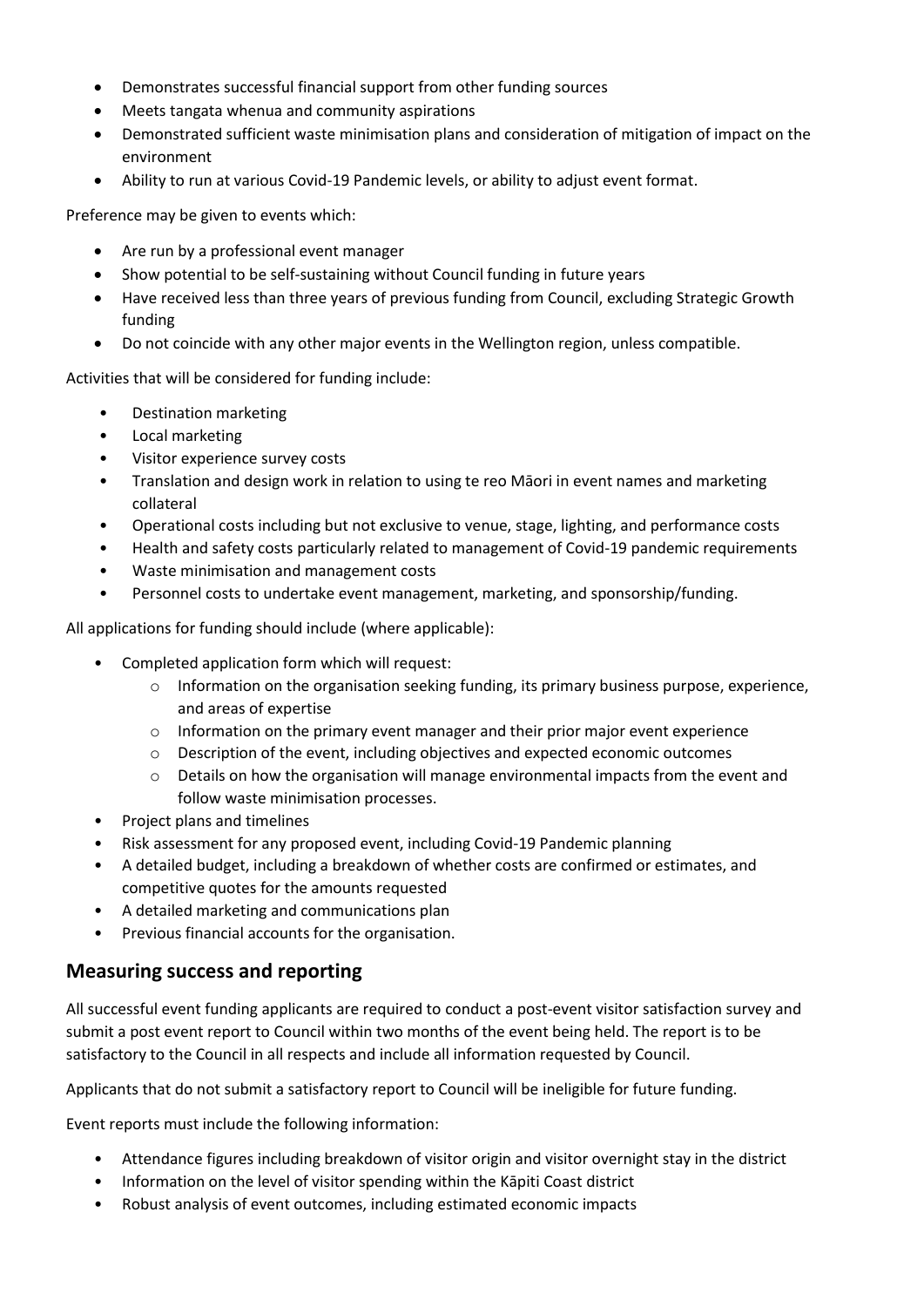- Full financial report, including receipts and invoices showing how the funds were spent
- Marketing and media outcomes.

| <b>Tier 1</b>                                                                                  | <b>Tier 2</b>                                                                                  | <b>Tier 3</b>                                                                                                                       |
|------------------------------------------------------------------------------------------------|------------------------------------------------------------------------------------------------|-------------------------------------------------------------------------------------------------------------------------------------|
| $10,000 + attendees$                                                                           | 2,000-10,000 attendees                                                                         | Less than 2,000 attendees                                                                                                           |
| Over 30% of attendees are visitors<br>to the District.                                         | Over 20% of attendees are<br>visitors to the District.                                         | Events that are driven and lead<br>by local communities.                                                                            |
| <b>Primary</b>                                                                                 | <b>Primary</b>                                                                                 | Primary                                                                                                                             |
| Aligns with Economic<br><b>Development Strategy</b>                                            | Aligns with the Destination<br>Management Plan                                                 | Has potential to be developed<br>into a Major Event or Signature<br>Event (for the purposes of the<br><b>Strategic Growth Fund)</b> |
| Aligns with the Destination<br>Management Plan                                                 | Aligns with Economic<br><b>Development Strategy</b>                                            | Encourages local pride and social<br>outcomes                                                                                       |
| Event attracts visitors to stay<br>overnight                                                   | Attracts visitors from the<br>Wellington region and<br>surrounding districts                   | Provides paid or free<br>entertainment opportunities to<br>the community                                                            |
| Event attracts visitors nationwide                                                             | Generates a greater than 5:1<br>return on Council investment                                   | Provides social benefits such as<br>fund raising for local<br>organisations                                                         |
| The event generates a greater than<br>10:1 return on Council investment                        | Generates media profile for the<br>Kāpiti District                                             | Facilitates cross cultural<br>awareness                                                                                             |
| Generates significant media<br>profile for the Kāpiti District                                 | Creates opportunities for local<br>businesses to increase their<br>profile at a regional level | Promotes community<br>engagement                                                                                                    |
| Creates opportunities for local<br>businesses to increase their<br>profile at a national level | Creates regional exposure                                                                      | Aligns with Destination<br>Management Plan                                                                                          |
| Creates national exposure                                                                      |                                                                                                |                                                                                                                                     |
| <b>Secondary</b>                                                                               | <b>Secondary</b>                                                                               | <b>Secondary</b>                                                                                                                    |
| Assists with skill development in<br>two or more industry sectors                              | Assists with skill development<br>in one or more industry sector                               | Aligns with Economic<br><b>Development Strategy</b>                                                                                 |
| Provides exposure to local talent<br>and capability                                            | Provides exposure to local talent                                                              | Creates opportunities for local<br>businesses                                                                                       |
| Encourages local pride and social<br>outcomes                                                  | Encourages local pride and social<br>outcomes                                                  | Assists with local skill<br>development                                                                                             |
| Promotes environmental<br>suitability                                                          | Meets the aspirations of tangata<br>whenua and the community                                   | Meets the aspirations of tangata<br>whenua and the community                                                                        |
| Meets the aspirations of tangata<br>whenua and the community                                   | Promotes environmental<br>suitability and community<br>engagement                              |                                                                                                                                     |
| <b>Tertiary</b>                                                                                | <b>Tertiary</b>                                                                                | <b>Tertiary</b>                                                                                                                     |
| Provides entertainment<br>opportunities to the community                                       | Provides entertainment<br>opportunities to the community                                       | Greater than 5:1 return on<br>Council investment                                                                                    |
| Provides social benefits such as                                                               |                                                                                                |                                                                                                                                     |
| fund raising for local<br>organisations                                                        | Provides social benefits such as<br>fundraising for local<br>organisations                     | Generates media profile                                                                                                             |